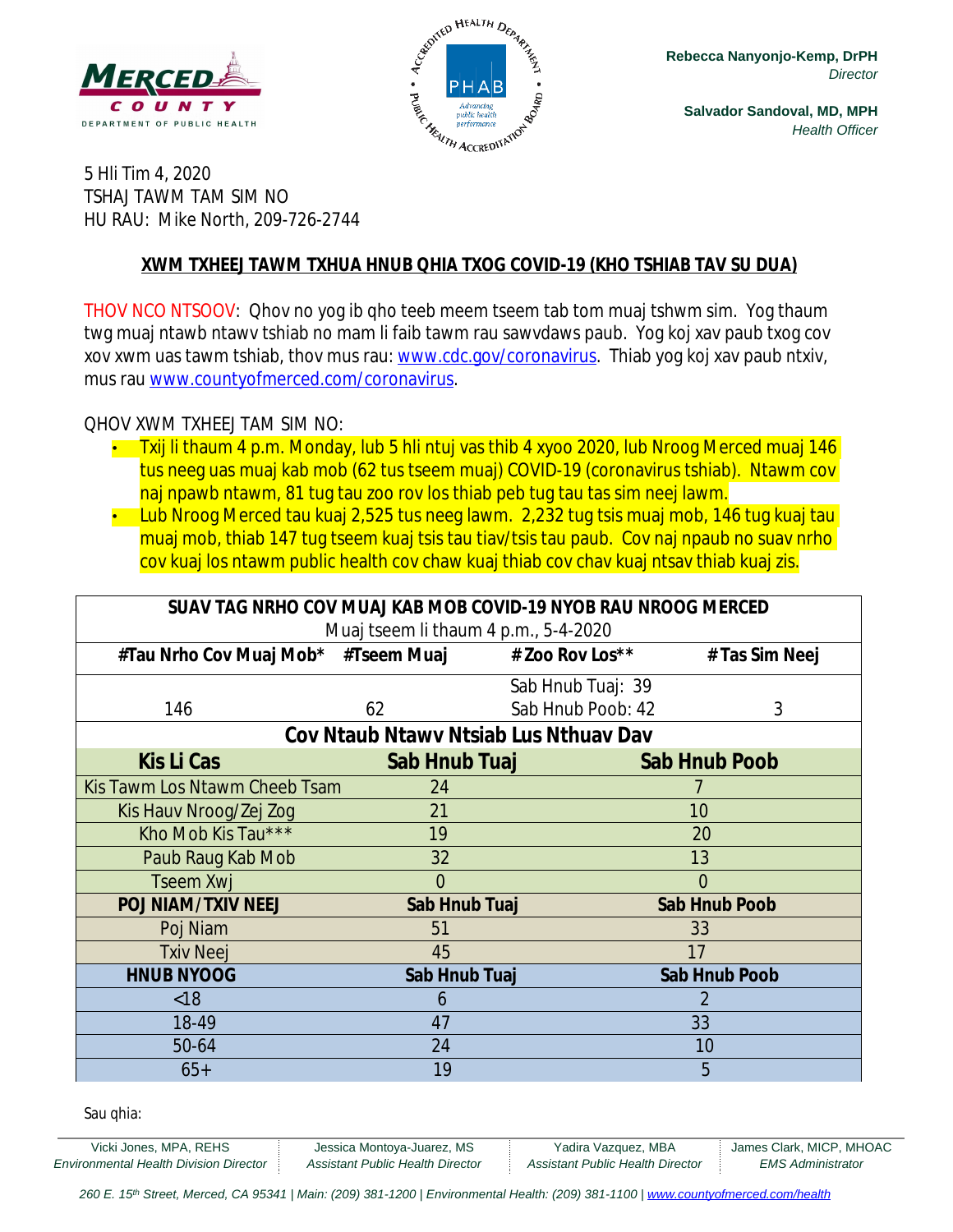- 1. \*Qhov hais tias tag nrho cov muaj mob suav nrog tag nrho cov uas tau zoo rov los thiab tag nrho cov uas tau tas sim neej huv si.
- 2. \*\*Zoo rov los txhais tau hais tias nws tsis muaj tsos mob lawm thiab tsis siv tshuaj tau li 72 xooj moos.
- 3. \*\*\*Cov kho mob kis tau, suav nrog cov kis sab nrauv thiab sab hauv nroog huv si.
- 4. Cov zos nyob rau sab hnub tuaj ntawm lub nroog Merced County: Atwater, Ballico, Bear Creek, Calpack, Cressey, Delhi, El Nido, Hilmar, Irwin, Le Grand, Livingston, Merced, Planada, Snelling, Stevinson, Tuttle, thiab Winton.
- 5. Cov zos nyob rau sab hnub poob ntawm lub nroog Merced County: Dos Palos, Gustine, Los Banos, Santa Nella, thiab Volta.
- **Qhia tseem tias yog lub zos twg**: Vim txojcai tiv thaiv tib neeg tej ntaub ntawv, lub Nroog Merced thiaj tsis tau qhia tseem tawm tias yog lub zos twg yog lub muaj cov neeg muaj cov kab mob no txog rau thaum hnub Monday, 4 hli tim 13. Vim tias cov naj npawb tseem tsawg tsawg ntawm cov kuaj tau tus kab mob ntawm thiab vim peb cov zos qee qhov loj dua lwm los zos lossis me dua thiab muaj tej qho chaw tsis koom ua ke nrog cov zej zog, yog tias peb qhia cov naj npawb nov tawm ua ntej, yuav muaj qho taw ruaj tias yog leej twg thiab yuav yuam cai ntawm tus neeg mob txog cai uas tsis pub leejtwg paub. Tsis tas li ntawd, yog tso cov ntaub ntawv ntawd tawm, yuav muaj ib qhov kev qhia tsis tseeb thiab yuav muaj ib qho kev cuav nkag siab rau ntawm kev ruaj ntseg rau ntawm zej zos uas tsis muaj cov uas muaj mob, yuav ua tau kom kis mob COVID-19. Tiam sis, xws li lwm lub nroog ntawm ib cheeb tsam, lub Nroog Merced tau muaj cov muaj kab mob siab txaus uas cov neeg mob txoj kev tsis pub lwm tus neeg paub tsis yog ib qhov kev pheej hmoo hauv lub zej zos uas muaj li 5 tus muaj mob los tshaj. Vim li ntawm, peb thiaj li tso tawm/hais qhia ncaj qha tias lub zej zog twb muaj 5 tug los tshaj ntawd:

Sau Qhia: \*Tsuas yog cov zej zog uas muaj li 5 tug lossis tshaj thiaj qhia tawm ntawm daim ntawv no. Cov naj npawb ntawm daim ntawv no tsuas qhia txog cov uas muaj mob, suav nrho cov tseem muaj mob, cov zoo rov los, thiab cov tas sim neej.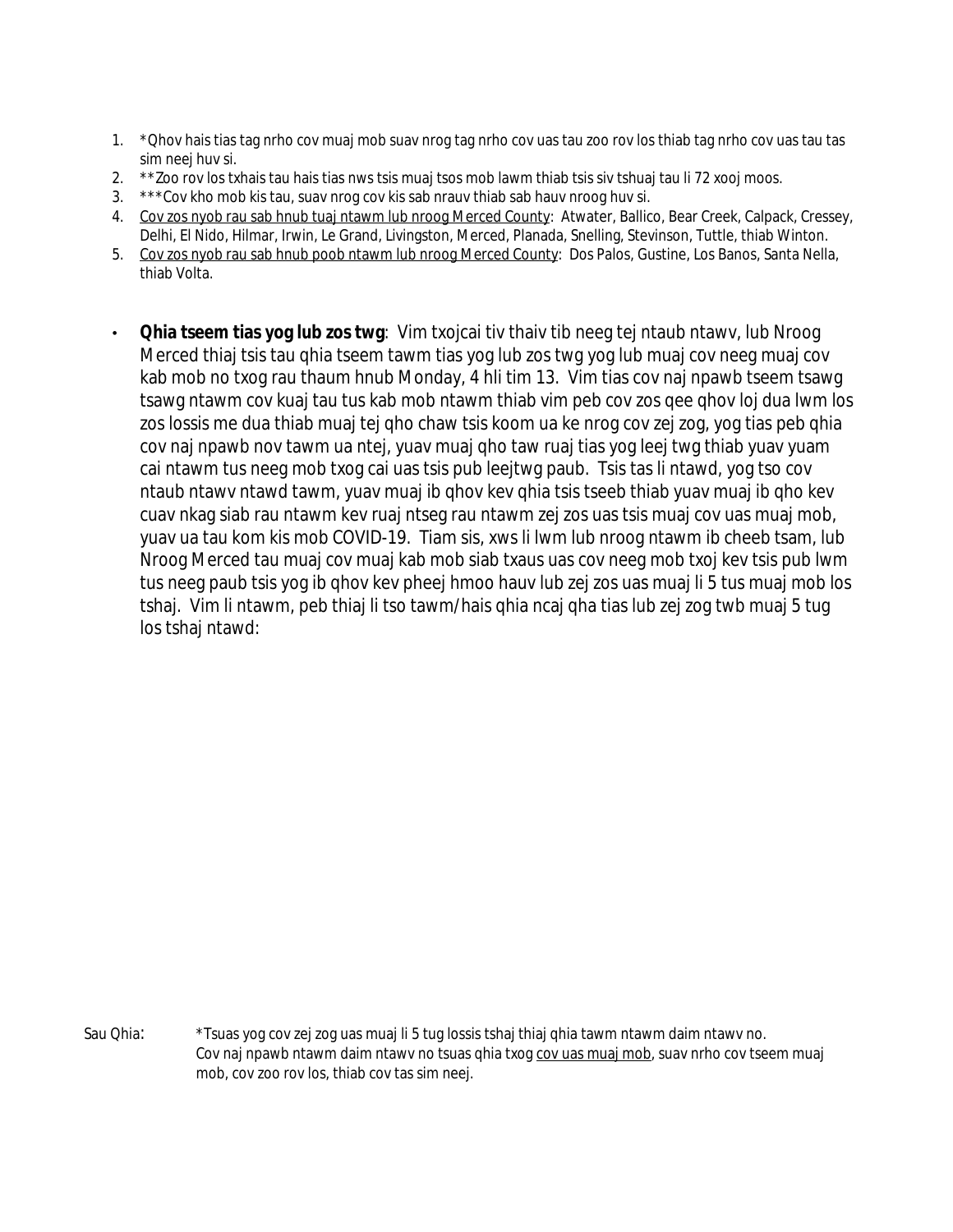- Raws li cov ntaub ntawv uas cov muaj mob no tau hais, cov ua haujlwm nram Public Health mam xwj seb qhov kev pheej hmoob ntawm kis li cas thiab mus nrog cov neeg uas nws tau kis los sis tau nrog ua ke tham.
- Raws li txoj cai, lub Hoom Kas Public Health qhia tsis tau cov neeg no tej ntawb ntawv hais tias tus uas muaj qhov kab mob no yog leej twg.
- Nyob rau lub xeev California, muaj 55,678 tus neeg uas muaj mob, muaj 2,253 tus neeg tau tas sim neej.

### **TEJ YAM HAUJ LWM UA NYUAM QHUAV UA TSIS NTEV NO:**

- Merced County Public Health niaj hnub koom tes nrog cov nom tswv kav teb chaw, kav lub xeev, kav lub nroog thiab kav lub zos tham txog txoj kev tiv thiav rau yav pem suab. Lawv kuj koom tes nrog California Department of Public Health thiab Centers for Disease Control and Prevention saib xyuas txog COVID-19.
- Los mus sib koom tes nrog rau lub Hoob Kas Merced County Office of Emergency Services thiab niaj hnub tham txog xwm txheej ntawm cov Hoob Kas nom tswv hauv lub nroog, tsev kawm ntawv thiaj cov neeg uas ua hauj lwm pab saib xyuas tib neeg txoj kev noj qab nyob zoo hauv peb lub nroog.
- Hnub no kuj muaj ib rooj sab laj ntxiv los ntawm cov ua haujlwm saib xyuas kev noj gab haus huv, cov tub ceev xwm, cov thawj coj neeg ua haujlwm thiab lwm cov coj hauv lub Nroog, tham txog seb yuav ua muab tswv yim li cas los thiaj yuav qheb cov lag luam hauv nroog no kom raws to Tswj Xeev txoj cai. Tsis tas li ntawm, tus Tswj Xeev Newson tau tshaj tawm hnub no tias lub Xeev yuav pib mus rau "Stage 2" ntawm txoj cai pib hnub Friday no yog tias muaj tej qhov cai ua tau lawm. Qhov pauv no, yuav los raws li kev txhim kho ntawm cov muaj mob COVID-19 thiab lawv txojkev noj qab haus huv puas qhia tau tias muaj tsawg leej thiab puas noj gab haus huv, yuav tso cai rau tej lub lag luam rov gab gheb ghov rooj dua thiab kho lawv qhov kev muag khoom, xwb li kom cov qhua tuaj nqa lawv cov khoom lawv yuav ntawd ntawm ntug kev. Qhov nov yuav qheb nrog lag luam muag ntawv, lag luam muag nkauj, lag luam muag khoom ua si, muag pa, lag luam muag khoom ntaus pob ncaws pob thiab lwm yam. Tom qab lub lim tiam no tus Tswj Xeev mam li yuav qhia tseeb dua thiab mus cov cai kom ua raws. Lub Nroog Merced thiab nws cov khub/phooj ywg cog lus tias yuav tiv thaiv cov laj mej pej xeem txojkev noj gab haus huv thaum lawy tseem ua haujlwm ua ken rog lag luam hauv zej zog los mus pab lawv thaum lawv mus txoj kev nyuaj no.
- Txojkev kuaj tus kab mob COVID-19 muaj rau txhua tus neeg nyob hauv Nroog Merced. Ua tsaug rau txojkev sib koom tes ntawm luv Xeev thiab Optumserve (ib lub tuam txhab ntiag tug uas ua haujlwm saib xyuas kev noj qab haus huv uas tau muaj ntaub ntawv cog lus rau lub Xeev), ib qho chaw kuaj tshiab <mark>qheb hnub no</mark> rau ntawm Merced County Fairgrounds nyob ntawm 900 Martin Luther King, Jr. Way, Merced. Qhov chaw kuaj tshiab no yuav kuaj tau tshaj li ntawm 100 tug neeg ib hnub ntxiv. Qhov chaw yuav qheb thaum 7 teev sawv ntxov txog 7 teev tsaus ntuj, Monday txog Friday. Vim yuav muaj neeg coob xav kuaj, cov kuaj no muab pauv rau teem sij hawm tuaj kuaj xwb thiaj yuav tsis muaj cov nyob tos ntev ntev. Cov ua cia li tuaj nkag tsis tau teem sij hawm, yuav tsis kuaj.
	- o Sau npe teem sij hawm hauv [www.lhi.care/covidtesting](http://www.lhi.care/covidtesting) los sis hu rau 1-888-634-1123. Ntaub ntawv qhia txog Merced County COVID-19 nyob rau webpage,
	- [www.countyofmerced.com/coronavirus](http://www.countyofmerced.com/coronavirus), muaj lus tshaj tawm tshiab txhua hnub.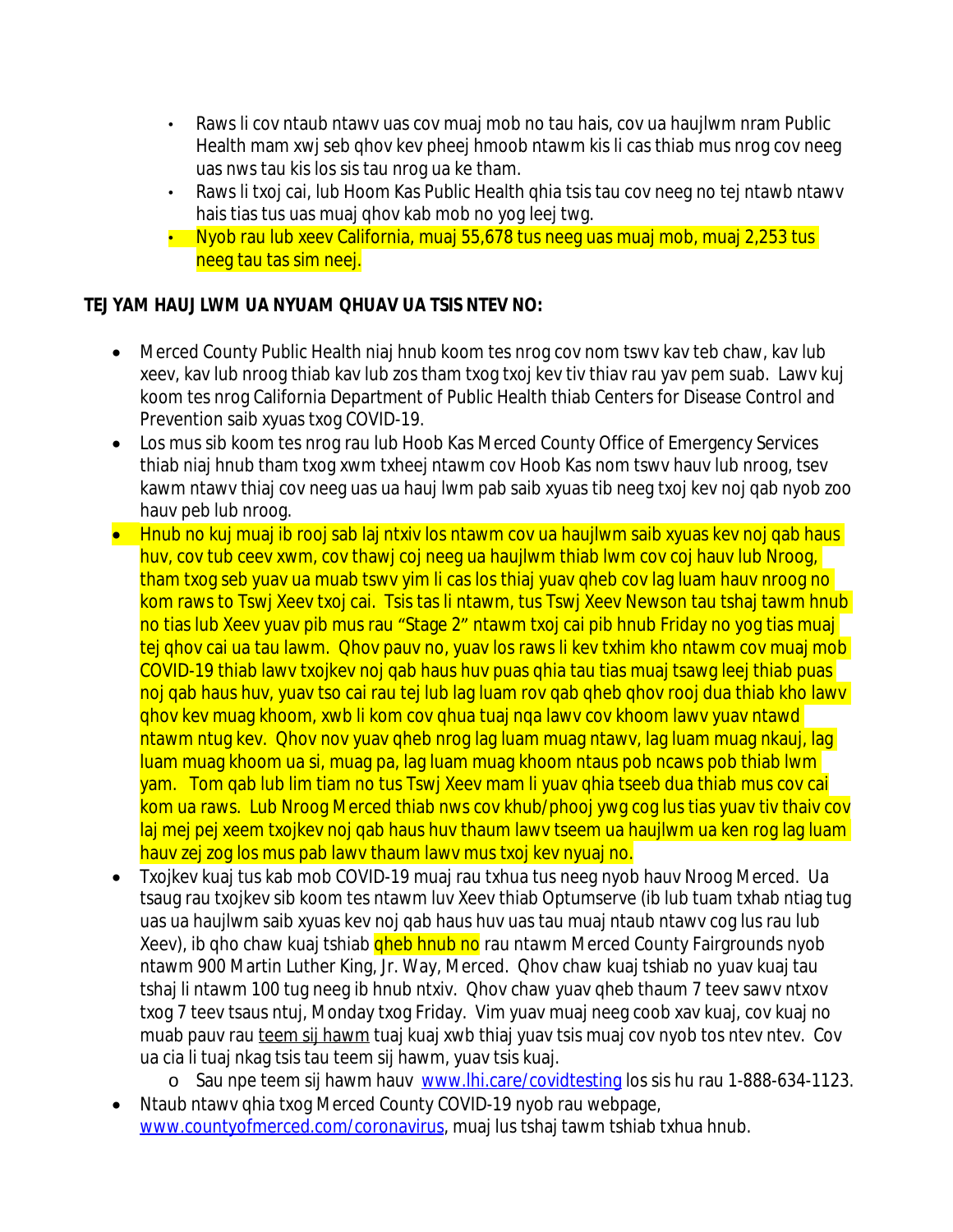- Lub Hoob Kas Merced County Office of Emergency Services thiab Merced County Department of Public Health los sib koom tes rau hnub tim 13 lub 3 Hli Ntuj los hais tias muaj xwm txheej ceev. Nyob rau hnub 16 lub 3 Hli Ntuj, lawv thiaj li hu ib lub rooj sab laj es cov Board of Supervisors thiaj pom zoo daim ntawv ntawd.
- Nyob rau lub 3 Hli Ntuj Vas Thib 19, tus Tswv Kav Xeev California Gavin Newson tau hais tawm rau nws daim ntawv N-33-20, thov kom sawvdaws nyob twj ywm hauv tsev. Nyob rau hnub vas thib 20 lub 3 Hli Ntuj, Merced County's Health Officer kuj tau pom zoo thiab xa daim ntawv tawm kom cov pej xeem nyob rau lub nroog nyob twj ywm hauv tsev tsuas yog tawm mus uas hauj lwm los sis muaj yuav khoom tseem ceeb xwb.
- Lub Hoob Kas Merced County Public Health Department Operations Center twb qheb thaum lub Ib Hli Ntuj Vas Thib 27 Xyoo 2020 (99 hnub) los mus npaj tos txog rau COVID-19 uas nyob ib ncig ntawm peb lub zos thaib lub nroog. Lub Merced County Emergency Operations Center thiab Human Services Agency Department Operations Center los yeej ua haujlwm tam sim no thiaj.

## **LUS TSHAJ TSHIAB TXOG KEV KUAJ COVID-19:**

- Txojkev kuaj COVID-19 muaj tag nrho rau cov pej xeem nyob hauv Nroog Merced.
	- o Merced County Fairgrounds: 900 Martin Luther King Jr. Way, Merced
	- o 7 a.m. txog 7 p.m. Monday-Friday
	- o Cuv/Sau npe ntawm [www.lhi.care/covidtesting](http://www.lhi.care/covidtesting) los sis hu xov tooj 1-888-634-1123
	- o Vim yuav muaj neeg coob xav kuaj, cov kuaj no muab pauv rau teem sij hawm tuaj kuaj xwb thiaj yuav tsis muaj cov nyob tos ntev ntev. Cov ua cia li tuaj nkag tsis tau teem sij hawm, yuav tsis kuaj.
- Nyob rau hauv txoj kev kho mob rau pej xeem, txhua tus tib neeg uas muaj mob raws li CDC txoj cai raug mob nhyav hauv lub nroog Merced County twb coj mus kuaj tag lawm.
- Txij li hnub Friday, 5 hli tim 1, 2,435 tug twb mus kuaj hauv lub Nroog Merced: 2,127 tus tsis muaj mob, 136 tus muaj mob, thiab 172 tug tseem kuaj los sis tsis paub. Cov naj npawb no suav nrho cov uas kuaj ua ke ntawm cov chaw kuaj ntsav thiab kuaj zis thiab ntawm cov chaw kuaj mob rau pej xeem. Cov naj npawb no yuav muab kho dua nyob rau hnub Monday.
- Public Health tseem nrhiav lwm txoj kev los kom kuaj tau zoo dua rau cov muab kev pab cuam thoob hauv zej zog thiab kom kuaj tau ntau me ntsis hauv lub nroog. Lawv yeej yuav qhia rau peb yog tias kuaj tau cov muaj tus kab mob tawm ntawm qhov twg los (kev saib xyuas noj qab haus huv los sis ntawm cov chaw kuaj ntsav kuaj zis).
- Nyob rau hauv lub 3 hli yuav tas, lub Nroog Merced tau gheb ob lub "mobile specimen" collection sites" los mus kuaj cov COVID-19. Thaum pib, yuav muaj ob hnub kuaj rau ib av thiv, ib lub nyob rau sab hnub poob haus lub Nroog, thiab ib lub nyob rau sab hnub tuaj hauv lub Nroog. Ib lub yuav qheb li 4 xooj moos ib hnub. Yog tias muaj khoom kuaj ntxiv thiab tib neeg coob los pab, yuav qheb ntev me ntsis thiab qhev ntau hnub ntxiv.
	- o **LUS CEEB TOOM**: Yog leej twg yuav mus siv cov chaw no, yuav tsum teem sij hawm ua ntej thiab koj yuav tsum muaj ib daim ntawv xa los ntawm tus nais maum thiab pom zoo ua ntej los ntawm Merced County Department of Public Health. Yog tias koj tsis muaj it tug nais maum tiam sis koj muaj cov tsos mob no, hu tau rau 209-381-1180 tuaj sab laj. Leej twg los xib, yog tsis tau tso cai rau mus kuaj ua ntej, tus ntawd peb yuav tsis kuaj. Thaum nej teem sij hawm kuaj tas lawm peb mam li yuav qhia qhov chaw kuaj ntawd rau nej tias nws nyob qhov twg. Yog xav paub ntxiv hu rau 209-381-1180.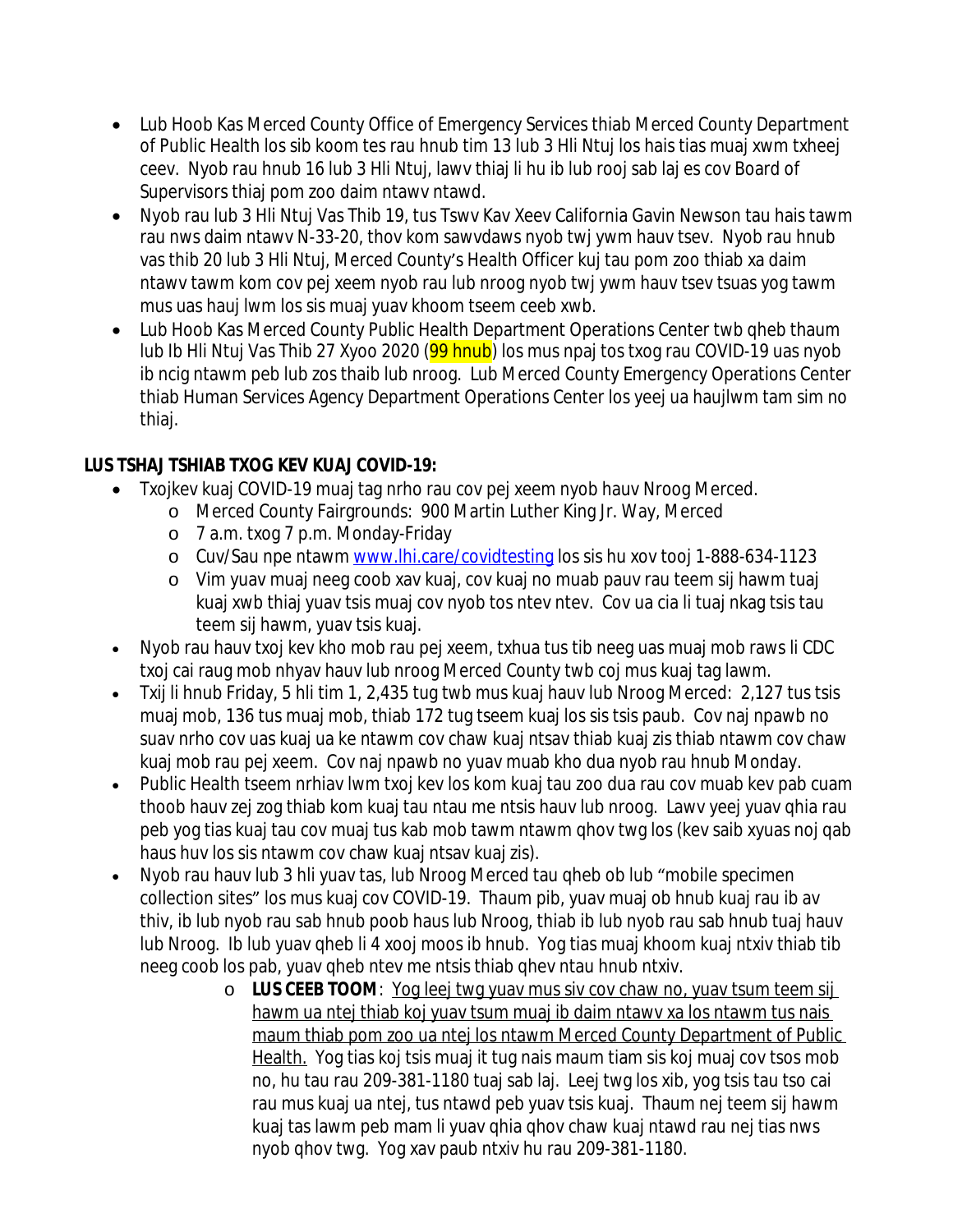### **COVID-19 COV TSOS MOB THIAB COV KEV CEEV FAJ:**

- Coronavirus cov tsos mob muaj li: mob sib mus txog rau mob ntsws hnyav, ua npaws, hnoos thiab ua pa nyuaj. Yog tsos mob muaj tshwm tawm, tus neeg mob yuav tsum nyob twj ywm hauv tsev thiab cais nws tus kheej ntawm lwm tus.
- Yog muaj leej twg tau mus cuag nrog ib tug neeg uas tej zaum muaj qhov kab mob COVID-19 thiab cov tsos mob no yuav tsum hu nws to nais maum thiab lub hoob kas saib xyuas txoj kev noj qab nyob zoo sai li sai tau.
- Yuav tsum hu koj tus nais maum ua ntej tso mam mus tom nws lub hoob kas. Tsis txhob hu 911 yog koj xav tias koj muaj COVID-19, tsuas yog koj muaj kev muaj mob hnyav heev thiab yuav tsum tau kev pab.
- Lub sij hawm no yog ib lub sij hawm muaj kawb thuas. Nws muaj ntau yam kev uas koj yuav tiv thaiv tau koj tus keej thiab cov uas nyob ib ncig ntawm koj:
	- o Ntxuav koj ob txhais tes xaum maum nrog suj npus thiab dej li 20 ses nkoos.
	- o Tsis txhob kov koj qhov muag, qhov ntswg thiab qhov ncauj yog tias koj tsis tau ntxuav tes.
	- o Tsis txhob nyob ze ze ntawm ib tug neeg uas muaj mob.
	- o Tsis txhob mus ua hauj lwm, mus kawm ntawv los sis mus ze ze ntawm lwm tus neeg yog tias koj muaj tsos mob ib yam li ua npaws los sis hnoos.
	- o Yog tias koj txham los sis hnoos, muab ib daig ntawv tshuab ntswg los npog koj qhov ncauj es hnoos los sis txham rau daim ntawv tas ces muab daim ntawv coj mus pov tseg.

# **MUAJ NTAU YAM QHUAB QHIA UAS YUAV PAB TAU KOJ:**

- Yog koj xav tau xov xwm tshiab txog COVID-19 mus sau koj qhov email rau: [www.countyofmerced.com/coronavirus](http://www.countyofmerced.com/coronavirus)
- Merced County Public Health **webpage uas muaj ntaub ntawv** txog COVID-19: o [www.countyofmerced.com/coronavirus](http://www.countyofmerced.com/coronavirus)
	- **Yog xav paub ntxiv txog** los ntawm Merced County Public Heath, hu rau:
		- o 209-381-1180 (Lus Askiv, lus Mev thiab lus Hmoob. Muaj tus tib neeg yuav nrog koj tham thaum 8 moos sawv ntxov mus txog 5 moos tsaus ntuj.)
- Yog muaj lus nug tshwj xeeb txog COVID-19 **email** mus rau Merced County Public Health:
	- o [COVID-19@countyofmerced.com.](mailto:COVID-19@countyofmerced.com)
- Yog xav paub ntxiv txog **CDC cov lus tshaj taum**:
	- o <https://www.cdc.gov/coronavirus/2019-ncov/whats-new-all.html>
- Yog xav paub txog **kev pab hauv tsev los sis rau yus tsev neeg** los ntawm CDC: o <https://www.cdc.gov/coronavirus/2019-ncov/community/home/index.html>
- Nrog koj **cov menyuam** tham txog coronavirus:
	- o https://www.pbs.org/parents/thrive/how-to-talk-to-your-kids-about-coronavirus
- Txoj cai pab **cov neeg muaj lub hoob kas hawj lwm los sis taj laj/lag luam** thiab cov tsev ntawd:
	- o <https://bit.ly/2IH2G2u>
	- o <http://www.covid19.ca.gov/>
- Yog tias **taj laj muab khoom nce nqe kim** vim muaj kab mob no qhia rau: o <http://www.countyofmerced.com/3381/Price-Gouging>
- Yog tias muaj neeg **siv khoom dag los sis dag txog tej khoom**: